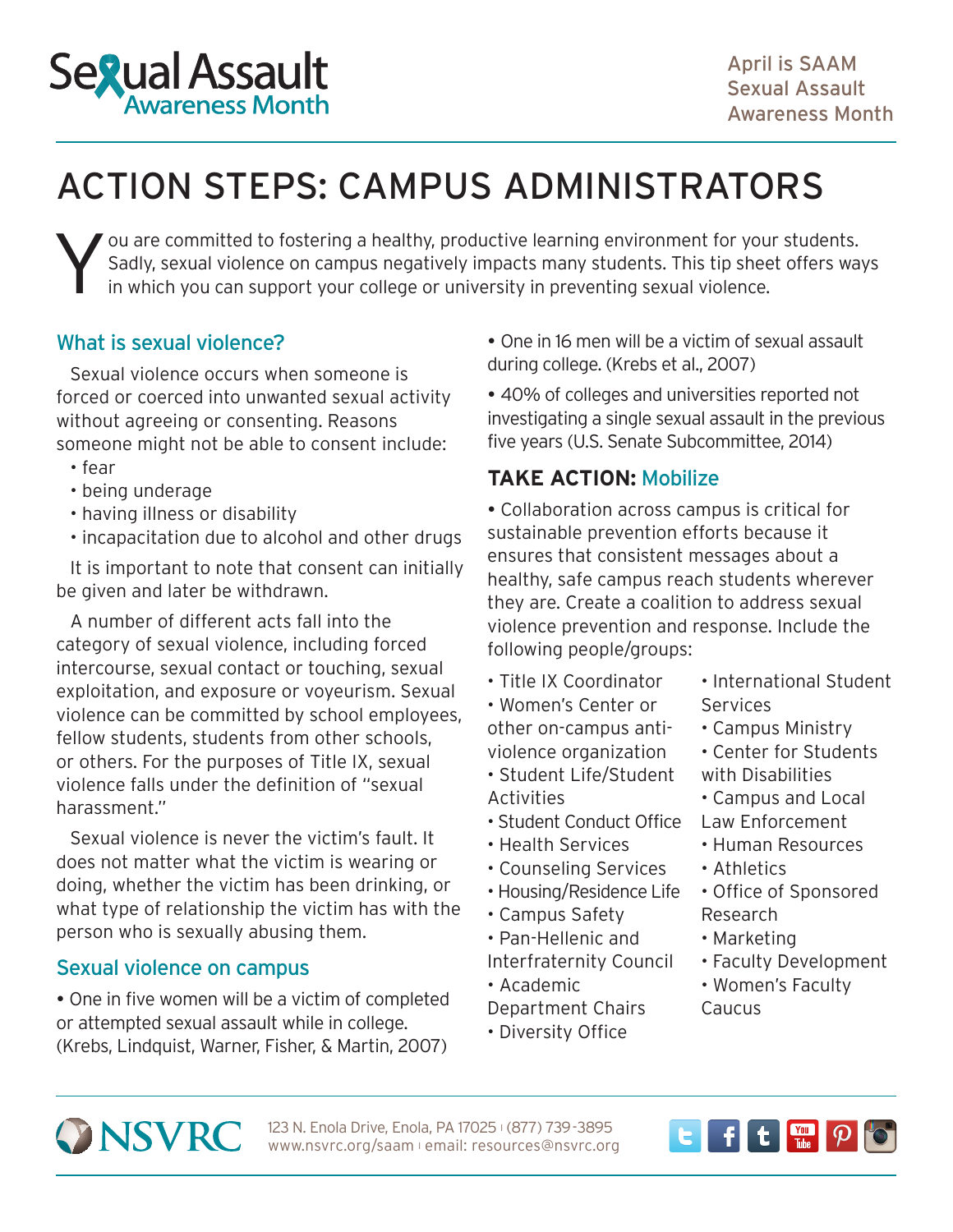

 Engage local agencies that specialize in these issues. [Contact your state's sexual assault](http://www.nsvrc.org/organizations/state-and-territory-coalitions)  [coalition \(National Sexual Violence Resource](http://www.nsvrc.org/organizations/state-and-territory-coalitions)  [Center \[NSVRC\], 2014\)](http://www.nsvrc.org/organizations/state-and-territory-coalitions) for information about the local rape crisis center in your community.

 Work with your campus anti-violence coalition to [create a comprehensive prevention plan \(The](https://www.notalone.gov/assets/prevention-overview.pdf)  [White House Task Force to Protect Students](https://www.notalone.gov/assets/prevention-overview.pdf)  [from Sexual Assault, 2014b\)](https://www.notalone.gov/assets/prevention-overview.pdf) to address sexual violence. Include diverse strategies that will address multiple segments of the campus population.

 Use data and research to better understand the nature of sexual violence on your campus. You can pull from existing data on reports of sexual violence, information from student surveys or focus groups, or [conduct a Climate](https://www.notalone.gov/assets/ovw-climate-survey.pdf)  [Survey \(The White House Task Force to Protect](https://www.notalone.gov/assets/ovw-climate-survey.pdf)  [Students from Sexual Assault, 2014a\)](https://www.notalone.gov/assets/ovw-climate-survey.pdf).

> You can support your college or university in preventing sexual violence.

## **TAKE ACTION:** Educate

 Coordinate with your on-campus sexual violence advocates and/or the local rape crisis center to conduct ongoing, mandatory training for faculty, staff, and students.

• As you work to improve your campus' prevention efforts, share them with other colleges and universities. We are all in this together.

## **TAKE ACTION:** Be a role model

 Actively model respectful, equitable behavior to students and other faculty and staff.

 [Be an active bystander and intervene](http://www.nsvrc.org/sites/default/files/publications_nsvrc_bulletin_engaging-bystanders-prevent-sexual-violence_0.pdf) (NSVRC, 2013) when you witness inappropriate behavior. If students or colleagues make sexist comments or jokes about rape, speak up and explain why that is not tolerated on campus.

#### Learn more

 American Association of University Women *Ending campus sexual assault toolkit:* [http://www.aauw.org/resource/campus-sexual](http://www.aauw.org/resource/campus-sexual-assault-tool-kit/)[assault-tool-kit/](http://www.aauw.org/resource/campus-sexual-assault-tool-kit/)

 Centers for Disease Control and Prevention *Preventing Sexual Violence on College Campuses: Lessons from Research and Practice:* [https://www.notalone.gov/assets/preventing](https://www.notalone.gov/assets/preventing-sexual-violence-on-college-campuses-lessons-from-research-and-practice.pdf)[sexual-violence-on-college-campuses-lessons](https://www.notalone.gov/assets/preventing-sexual-violence-on-college-campuses-lessons-from-research-and-practice.pdf)[from-research-and-practice.pdf](https://www.notalone.gov/assets/preventing-sexual-violence-on-college-campuses-lessons-from-research-and-practice.pdf)

 Centers for Disease Control and Prevention *Sexual Violence Prevention: Beginning the Dialogue:* [http://www.cdc.gov/violenceprevention/pdf/](http://www.cdc.gov/violenceprevention/pdf/SVPrevention-a.pdf) [SVPrevention-a.pdf](http://www.cdc.gov/violenceprevention/pdf/SVPrevention-a.pdf)

Department of Education

*Questions and Answers on Title IX and Sexual Violence:* [http://www2.ed.gov/about/offices/list/](http://www2.ed.gov/about/offices/list/ocr/docs/qa-201404-title-ix.pdf) [ocr/docs/qa-201404-title-ix.pdf](http://www2.ed.gov/about/offices/list/ocr/docs/qa-201404-title-ix.pdf)

Futures Without Violence

*Beyond Title IX: Guidelines for Preventing and Responding to Gender-based Violence in Higher Education:* [http://www.futureswithoutviolence.](http://www.futureswithoutviolence.org/userfiles/file/PublicCommunications/beyondtitleIXfinal.pdf) [org/userfiles/file/PublicCommunications/](http://www.futureswithoutviolence.org/userfiles/file/PublicCommunications/beyondtitleIXfinal.pdf) [beyondtitleIXfinal.pdf](http://www.futureswithoutviolence.org/userfiles/file/PublicCommunications/beyondtitleIXfinal.pdf)

 National Alliance to End Sexual Violence *Policy Statement: Campus Sexual Assault: [http://endsexualviolence.org/files/NAESVCam](http://endsexualviolence.org/files/NAESVCampusSexualAssaultPolicyStatementFinal-2.pdf)[pusSexualAssaultPolicyStatementFinal-2.pdf](http://endsexualviolence.org/files/NAESVCampusSexualAssaultPolicyStatementFinal-2.pdf)*